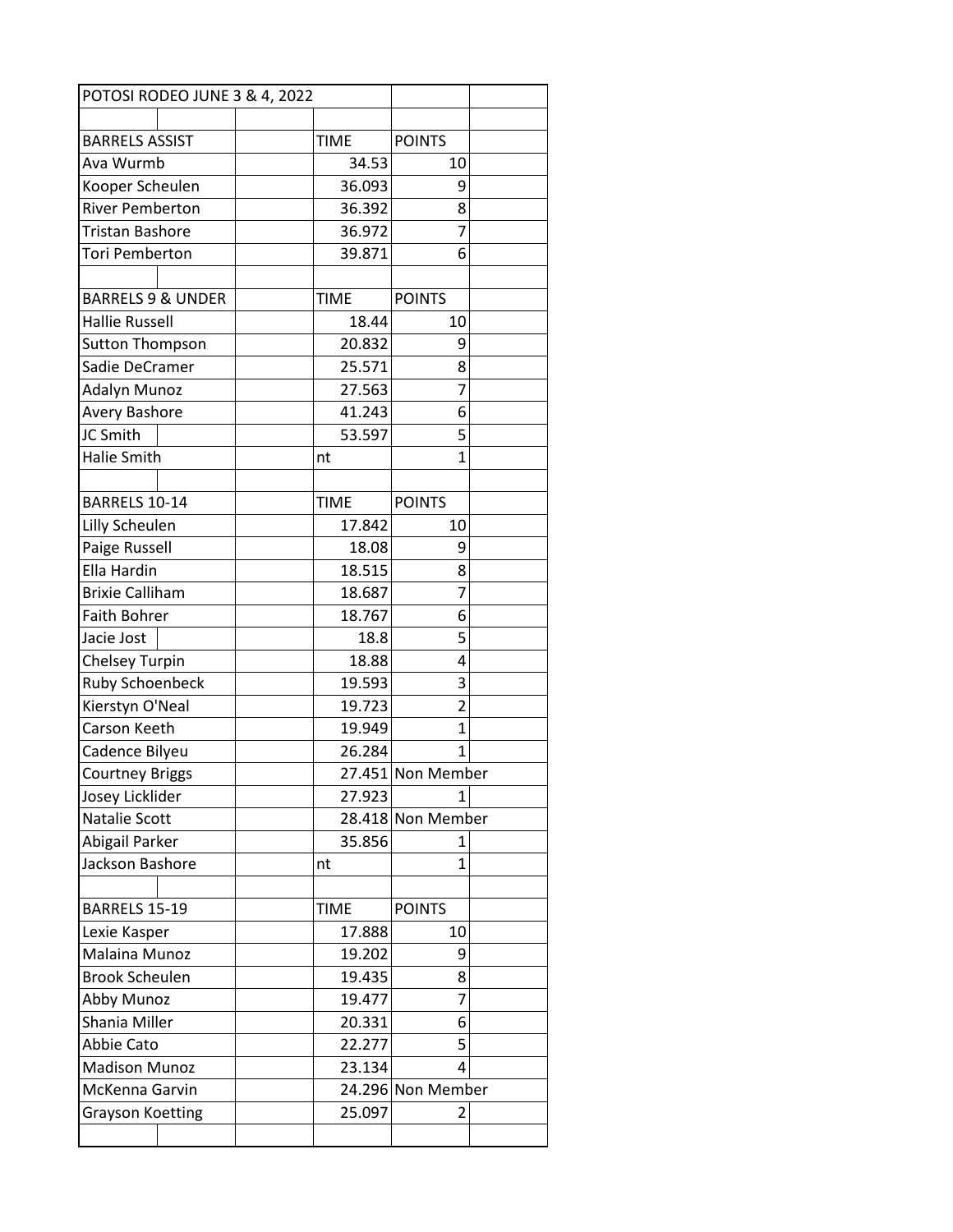| <b>BARRELS ADULT</b>   |  | <b>TIME</b> | <b>POINTS</b>     |                   |  |
|------------------------|--|-------------|-------------------|-------------------|--|
| <b>Lindsay Bullock</b> |  | 18.795      | 10                |                   |  |
| Nikki Berger           |  | 18.844      | 9                 |                   |  |
| Emma Bohrn             |  | 19.389      | 8                 |                   |  |
| Kayla Kasper           |  |             | 19.582 Non Member |                   |  |
| <b>Breanna Winters</b> |  |             | 22.265            | 6                 |  |
| <b>Gabby Borgers</b>   |  |             | 23.565            | 5                 |  |
| Jordan McDow           |  |             | nt                | $\overline{1}$    |  |
|                        |  |             |                   |                   |  |
| <b>BARRELS OPEN</b>    |  | <b>TIME</b> | <b>POINTS</b>     |                   |  |
| <b>Brook Scheulen</b>  |  | 17.649      | 10                |                   |  |
| Lexie Kasper           |  |             | 17.888            | 9                 |  |
| Mikki Bridwell         |  |             |                   | 18.288 Non Member |  |
| Charles Worley         |  |             | 18.337            | 7                 |  |
| Malaina Munoz          |  |             | 19.202            | 6                 |  |
| Colleen Jacquin        |  |             | 20.209            | 5                 |  |
| McKenna Garvin         |  |             |                   | 24.809 Non Member |  |
| Jordan McDow           |  |             | nt                | 1                 |  |
|                        |  |             |                   |                   |  |
| BARRELS 40+            |  |             | <b>TIME</b>       | <b>POINTS</b>     |  |
| Charles Worley         |  |             | 18.337            | 10                |  |
| <b>Barb Gravitt</b>    |  |             | 20.789            | 9                 |  |
| Chrystal Bohrer        |  |             | 24.271            | 8                 |  |
| Ann Hardin             |  |             | 27.399            | 7                 |  |
|                        |  |             |                   |                   |  |
| <b>POLES ASSIST</b>    |  |             | <b>TIME</b>       | <b>POINTS</b>     |  |
| <b>Tori Pemberton</b>  |  |             | 53.67             | 10                |  |
|                        |  |             |                   |                   |  |
| POLES 9 & UNDER        |  |             | <b>TIME</b>       | <b>POINTS</b>     |  |
| <b>Sutton Thompson</b> |  |             | 25.751            | 10                |  |
| <b>Hallie Russell</b>  |  |             | 30.097            | 9                 |  |
| <b>Adalyn Munoz</b>    |  |             | 33.245            | 8                 |  |
| Sadie DeCramer         |  |             | 37.797            | 7                 |  |
| <b>POLES 10-14</b>     |  |             | <b>TIME</b>       | <b>POINTS</b>     |  |
| Lilly Schuelen         |  |             | 23.23             | 10                |  |
| <b>Ruby Schoenbeck</b> |  |             | 25.667            | 9                 |  |
| Ayla Russell           |  | 26.786      | 8                 |                   |  |
| <b>Brixie Calliham</b> |  | 26.808      | 7                 |                   |  |
| Carson Keeth           |  | 27.061      | 6                 |                   |  |
| <b>Chelsey Turpin</b>  |  | 28.391      | 5                 |                   |  |
| Kierstyn O'Neal        |  | 30.527      | 4                 |                   |  |
| <b>Faith Bohrer</b>    |  | 31.592      | 3                 |                   |  |
| Josey Licklider        |  | 35.157      | $\overline{2}$    |                   |  |
| Abigail Parker         |  |             | nt                | $\mathbf{1}$      |  |
|                        |  |             |                   |                   |  |
|                        |  |             |                   |                   |  |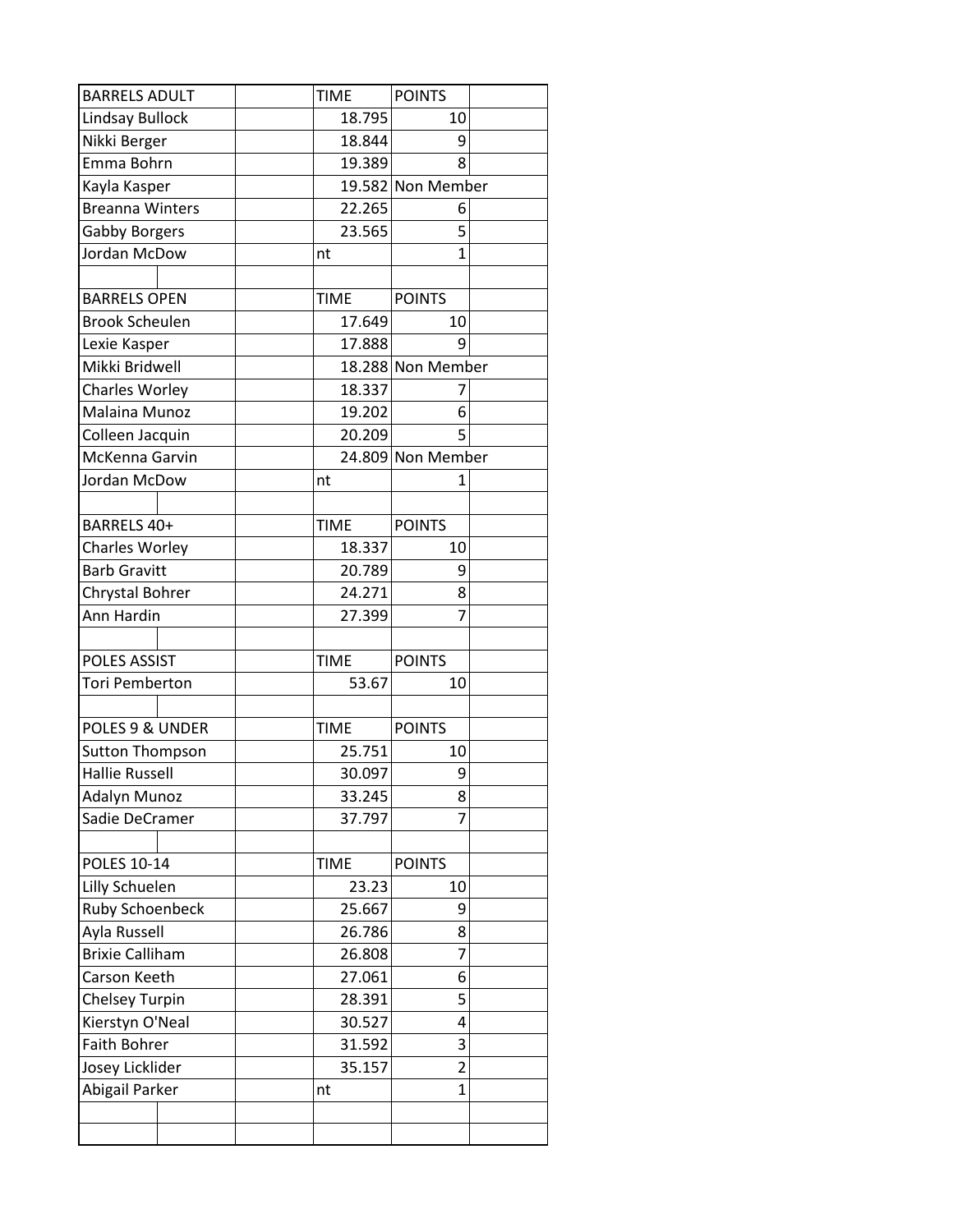| <b>POLES 15-19</b>         | <b>TIME</b> | <b>POINTS</b>  |  |
|----------------------------|-------------|----------------|--|
| <b>Grayson Koetting</b>    | 25.69       | 10             |  |
| Abbie Cato                 | 26.275      | 9              |  |
| Abby Munoz                 | 27.301      | 8              |  |
| Shanina Miller             | 28.199      | $\overline{7}$ |  |
| <b>Madison Munoz</b>       | 34.955      | 6              |  |
| Malaina Munoz              | 35.211      | 5              |  |
|                            |             |                |  |
| POLES ADULT                | <b>TIME</b> | <b>POINTS</b>  |  |
| Jordan McDow               | 29.561      | 10             |  |
| Nikki Berger               | 29.891      | 9              |  |
| <b>Breanna Winters</b>     | nt          | 1              |  |
| <b>Gabby Borgers</b>       | nt          | $\mathbf{1}$   |  |
|                            |             |                |  |
| <b>POLES OPEN</b>          | <b>TIME</b> | <b>POINTS</b>  |  |
| <b>Chalres Worley</b>      | 27.515      | 10             |  |
| Jordan McDow               | 29.561      | 9              |  |
| Malaina Munoz              | 35.211      | 8              |  |
|                            |             |                |  |
| POLES 40+                  | <b>TIME</b> | <b>POINTS</b>  |  |
| Charles Worley             | 27.515      | 10             |  |
| Chrystal Bohrer            | 30.69       | 9              |  |
| Ann Hardin                 | 36.519      | 8              |  |
|                            |             |                |  |
| <b>GOAT UNTYING</b>        | <b>TIME</b> | <b>POINTS</b>  |  |
| <b>Blayze Pemberton</b>    | 13.44       | 10             |  |
| <b>River Pemberton</b>     | 16.11       | 9              |  |
| <b>Tori Pemberton</b>      | 17.36       | 8              |  |
| <b>Tristan Bashore</b>     | 19.24       | $\overline{7}$ |  |
| Avery Bashore              | 24.86       | 6              |  |
|                            |             |                |  |
| <b>GOATS 9 &amp; UNDER</b> | <b>TIME</b> | <b>POINTS</b>  |  |
| <b>Sutton Thompson</b>     | 31.55       | 10             |  |
|                            |             |                |  |
| GOATS 10-14                | <b>TIME</b> | <b>POINTS</b>  |  |
| Paige Rusell               | 14.84       | 10             |  |
| <b>Chelsey Turpin</b>      | 16.14       | 9              |  |
| Josey Licklider            | 19.5        | 8              |  |
| Faith Bohrer               | 22.01       | 7              |  |
| <b>Brixie Calliham</b>     | 23.36       | 6              |  |
| Kierstyn O'Neal            | 33.42       | 5              |  |
| Ayla Russell               | 37.67       | 4              |  |
| Ella Hardin                | nt          | 1              |  |
| Jackson Bashore            | nt          | 1              |  |
| Lakota Irwin               | nt          | $\mathbf{1}$   |  |
|                            |             |                |  |
|                            |             |                |  |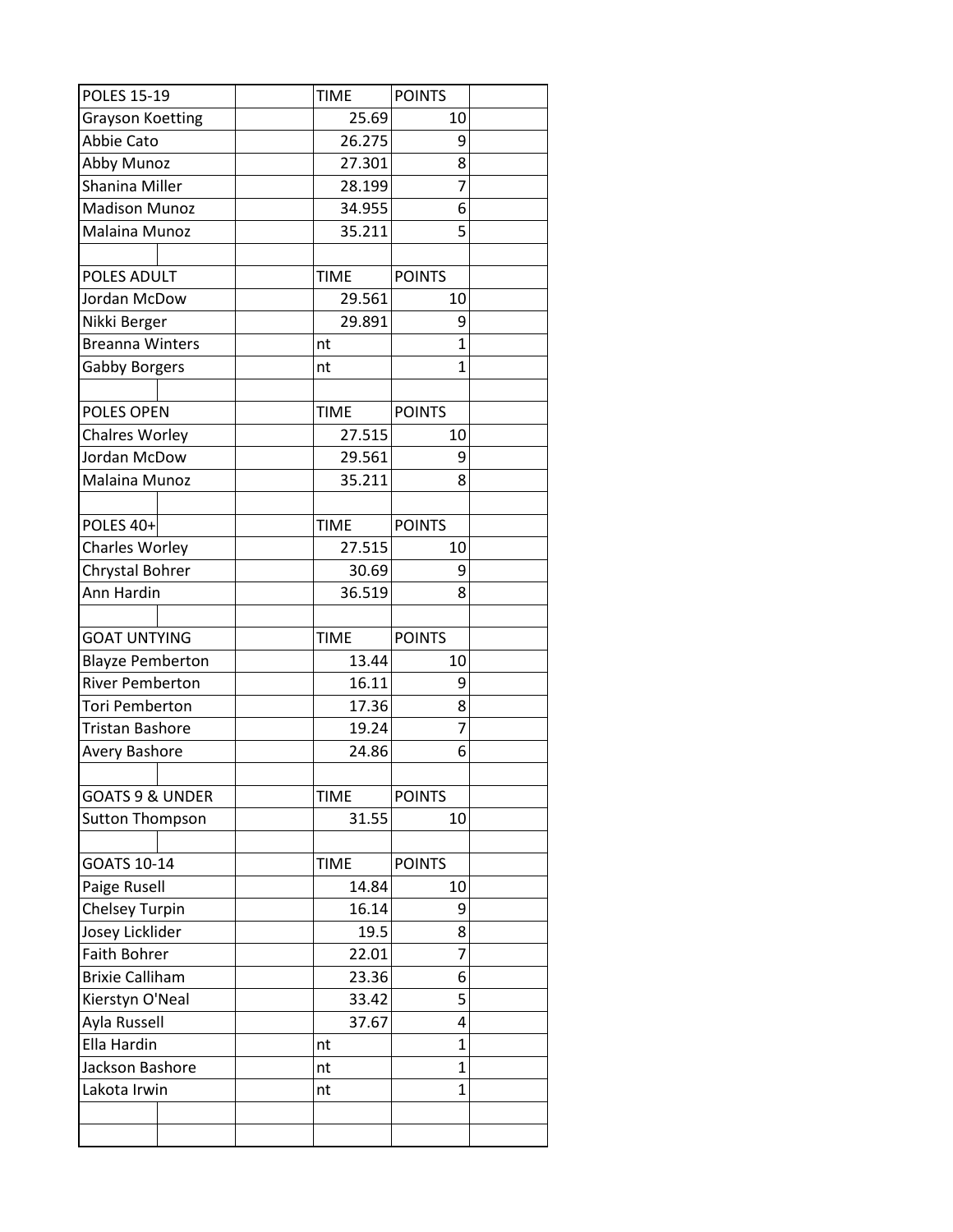| GOATS 15-19             | <b>TIME</b>  | <b>POINTS</b> |
|-------------------------|--------------|---------------|
| <b>Madison Munoz</b>    | 21.08        | 10            |
| Abby Munoz              | 22.59        | 9             |
|                         |              |               |
| <b>GOATS ADULT</b>      | <b>TIME</b>  | <b>POINTS</b> |
| Jordan McDow            | 12.44        | 10            |
| <b>Breanna Winters</b>  | 17.47        | 9             |
| Nikki Berger            | 36.3         | 8             |
|                         |              |               |
| <b>GOATS OPEN</b>       | <b>TIME</b>  | <b>POINTS</b> |
| Jordan McDow            | 12.93        | 10            |
|                         |              |               |
| GOATS 40+               | <b>TIME</b>  | <b>POINTS</b> |
| Ann Hardin              | 27.61        | 10            |
|                         |              |               |
| <b>BAREBACK OPEN</b>    | <b>SCORE</b> | <b>POINTS</b> |
| Jake Kershaw            | ns           | $\mathbf{1}$  |
|                         |              |               |
| <b>BAREBACK PEEWEE</b>  | <b>SCORE</b> | <b>POINTS</b> |
| Jesee Rice              | ns           | 1             |
| Lakota Irwin            | ns           | 1             |
|                         |              |               |
| <b>MUTTON BUSTIN</b>    | <b>SCORE</b> | <b>POINTS</b> |
| Laken Faenger           | 73           | 10            |
| Grayson Palmer          | 65           | 9             |
| Rhys Callahan           | 61           | 8             |
| <b>Blayze Pemberton</b> | 59           | 6.5           |
| <b>Waylon McMullin</b>  |              | 59 Non member |
| <b>River Pemberton</b>  | 29           | 5             |
| Lane Pemberton          | 27           | 4             |
| <b>Matthias Owens</b>   |              | 26 Non member |
| <b>Nathaniel Carter</b> | 23           | 2             |
| Connor Bourbon          |              | 22 Non member |
|                         |              |               |
| <b>CALF RIDING</b>      | <b>SCORE</b> | <b>POINTS</b> |
| <b>Brody Long</b>       | ns           | Non Member    |
| Jonsen Jost             | ns           | 1             |
| Derrick Sharp           | ns           | 1             |
| <b>Brantley Cain</b>    | ns           | 1             |
| Cameron Summerford      | ns           | $\mathbf{1}$  |
|                         |              |               |
| <b>STEER RIDING</b>     | <b>SCORE</b> | <b>POINTS</b> |
| Maverick Callahan       | ns           | 1             |
| Dakota Sharp            | ns           | $\mathbf{1}$  |
| <b>Jesee Rice</b>       | ns           | $\mathbf{1}$  |
|                         |              |               |
|                         |              |               |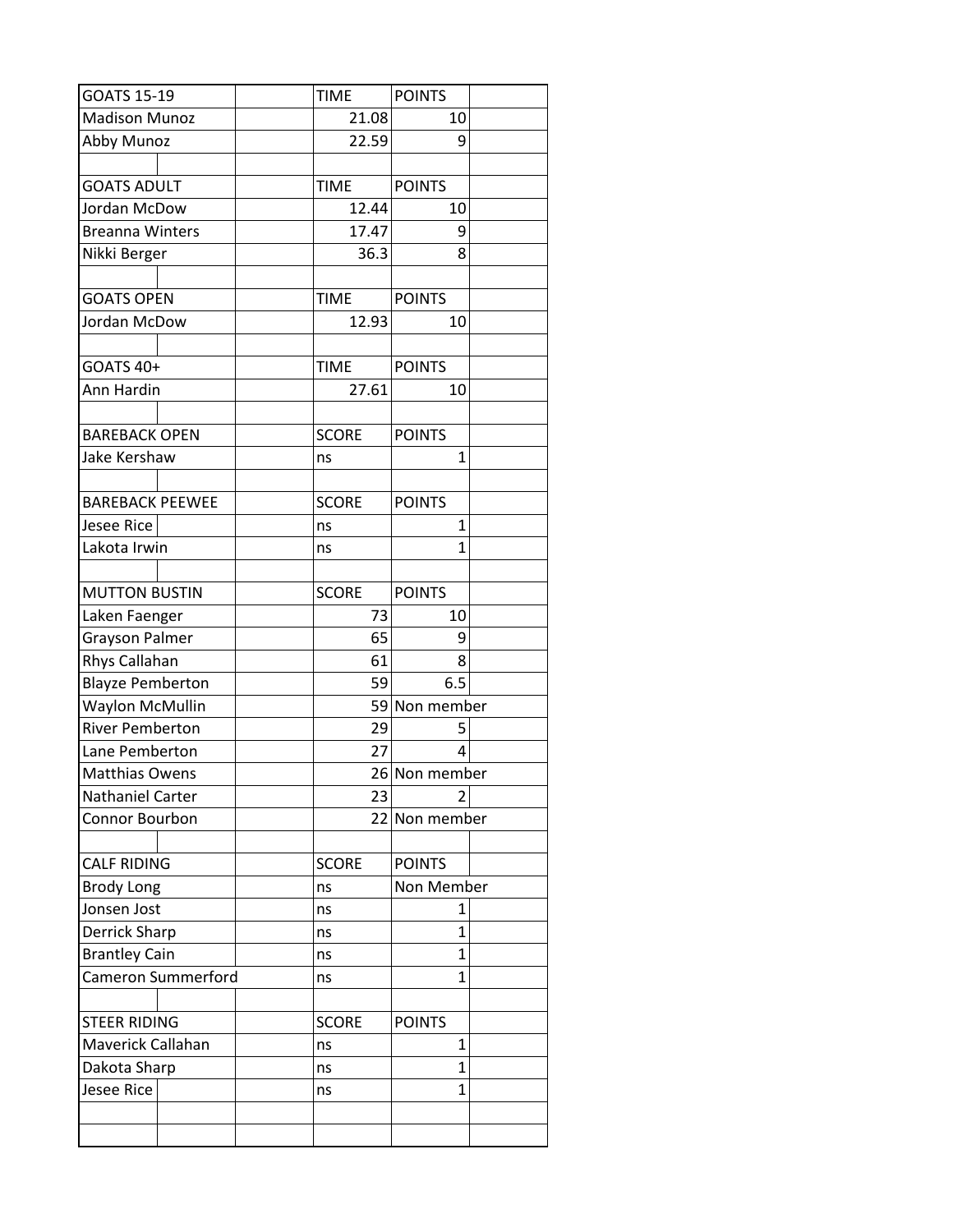| <b>PEEWEE BULLS</b>       |  | <b>SCORE</b> | <b>POINTS</b>  |  |  |
|---------------------------|--|--------------|----------------|--|--|
| Lakota Irwin              |  | 75           | 10             |  |  |
| Carter Anderson           |  | ns           | 1              |  |  |
| Kyler Getmann             |  | ns           | Non Member     |  |  |
| Dakota Coffman            |  | ns           | Non Member     |  |  |
| Lane Holterman            |  | ns           | 1              |  |  |
| Colby Tomnitz             |  | ns           | 1              |  |  |
| Aaron Laferney            |  | ns           | Non Member     |  |  |
|                           |  |              |                |  |  |
| <b>JUNIOR BULLS</b>       |  | <b>SCORE</b> | <b>POINTS</b>  |  |  |
| Jackson Leal              |  | ns           | Non Member     |  |  |
| Kevin Boyer               |  | ns           | 1              |  |  |
| <b>Richard Allshire</b>   |  | ns           | Non Member     |  |  |
| Hunter Coffman            |  | ns           | Non Member     |  |  |
| James Bruckerhoff         |  | ns           | Non Member     |  |  |
| Gavin Pinson              |  | ns           | 1              |  |  |
| <b>Colten Litton</b>      |  | ns           | Non Member     |  |  |
| <b>Braxton Boyer</b>      |  | ns           | 1              |  |  |
| <b>Jack Valle</b>         |  | ns           | 1              |  |  |
| Malia Bradley             |  | ns           | Non Member     |  |  |
| <b>Trevor Stegall</b>     |  | ns           | $\mathbf{1}$   |  |  |
|                           |  |              |                |  |  |
| <b>OPEN BULLS</b>         |  | <b>TIME</b>  | <b>POINTS</b>  |  |  |
| Koix Colter               |  |              | 77 Non Member  |  |  |
| Jacob Bay                 |  |              | 71 Non Member  |  |  |
| Gavin Pinson              |  | ns           | 1              |  |  |
| Colton Hawkins            |  | ns           | Non Member     |  |  |
| <b>Trenton Pickett</b>    |  | ns           | 1              |  |  |
| Jake Kershaw              |  | ns           | $\mathbf{1}$   |  |  |
| <b>Anderw Minx</b>        |  | ns           | 1              |  |  |
| Hunter Artman             |  | ns           | $\overline{1}$ |  |  |
| JT Reed                   |  | ns           | 1              |  |  |
| <b>Dillon Hall</b>        |  | ns           | Non Member     |  |  |
| Mike Hasenstab            |  | ns           | 1              |  |  |
|                           |  |              |                |  |  |
| <b>CHUTE DOGGIN YOUTH</b> |  | <b>TIME</b>  | <b>POINTS</b>  |  |  |
| <b>Gary McKinney</b>      |  | nt           | Non member     |  |  |
| Logan Lawson              |  | nt           | Non member     |  |  |
| Lakota Irwin              |  | nt           | 1              |  |  |
|                           |  |              |                |  |  |
| <b>CHUTE DOGGIN OPEN</b>  |  | <b>TIME</b>  | <b>POINTS</b>  |  |  |
| <b>Dusty Russell</b>      |  | 5            | 10             |  |  |
|                           |  |              |                |  |  |
| <b>BREAKAWAY 10-14</b>    |  | <b>TIME</b>  | <b>POINTS</b>  |  |  |
| <b>Faith Bohrer</b>       |  | nt           | $\mathbf{1}$   |  |  |
|                           |  |              |                |  |  |
|                           |  |              |                |  |  |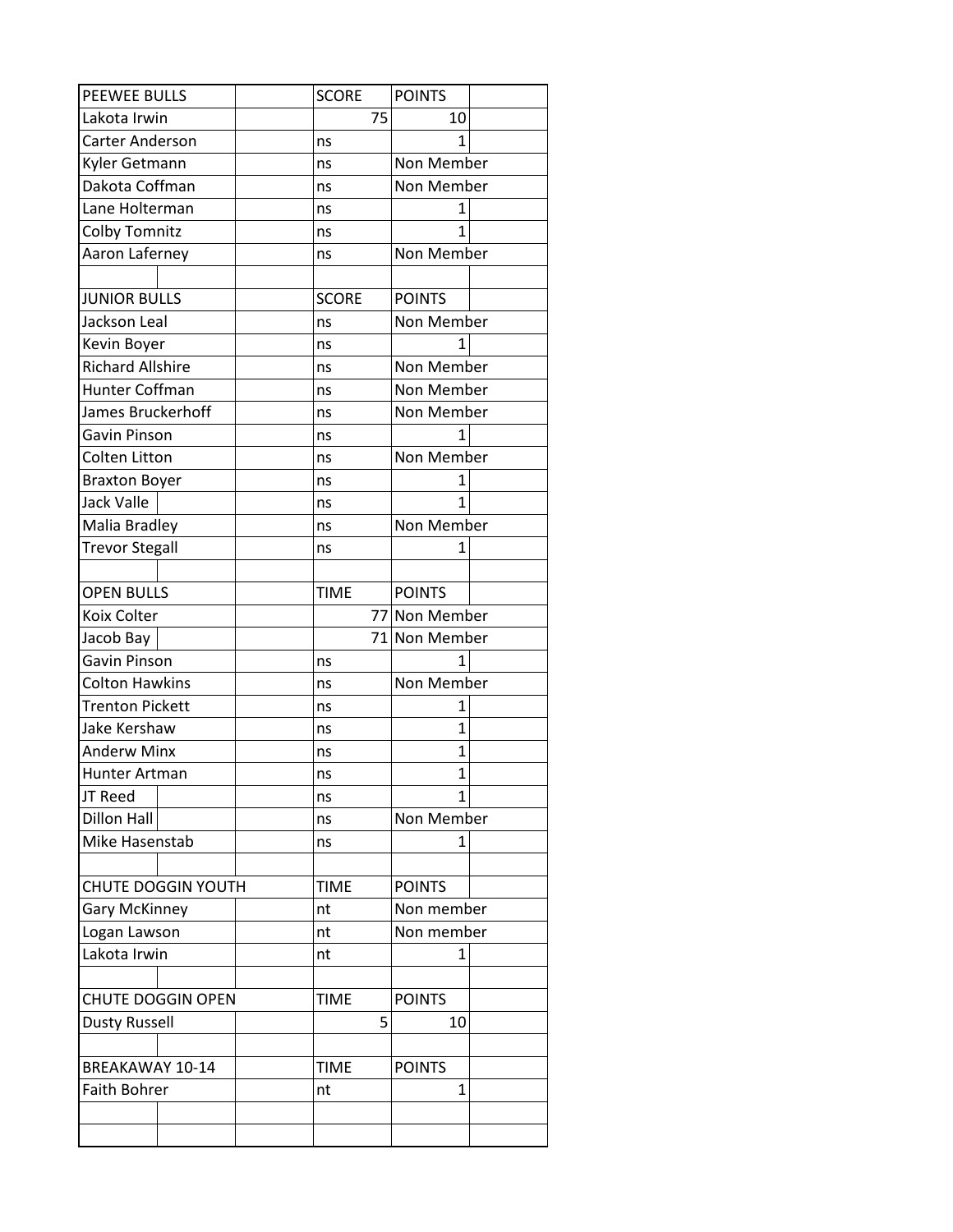| <b>BREAKAWAY 15-19</b>          | <b>TIME</b> | <b>POINTS</b>  |
|---------------------------------|-------------|----------------|
| Lexie Kasper                    | nt          | 1              |
|                                 |             |                |
| <b>BREAKAWAY ADULT</b>          | <b>TIME</b> | <b>POINTS</b>  |
| <b>Emily Jarvis</b>             | nt          | 1              |
| <b>TJ Pruett</b>                | nt          | 1              |
|                                 |             |                |
| <b>BREAKAWAY OPEN</b>           | <b>TIME</b> | <b>POINTS</b>  |
| <b>Tyler Stayton</b>            | nt          | 1              |
| <b>TJ Pruett</b>                | nt          | 1              |
| <b>Bob Kasper</b>               | nt          | 1              |
| BREAKAWAY 40+                   | <b>TIME</b> | <b>POINTS</b>  |
| David Munoz                     | nt          | 1              |
| <b>Bob Kasper</b>               | nt          | $\mathbf{1}$   |
|                                 |             |                |
| <b>CALF ROPING OPEN</b>         | <b>TIME</b> | <b>POINTS</b>  |
| <b>Ethan Claiborn</b>           | 22.63       | 10             |
| <b>TJ Pruett</b>                | 26.77       | 9              |
| <b>Tyler Stayton</b>            | 31.96       | 8              |
| Jay Jacquin                     | nt          | $\overline{1}$ |
|                                 |             |                |
| <b>RIBBON ROPING ROPER</b>      | <b>TIME</b> | <b>POINTS</b>  |
| Jay Jacquin                     | 12.35       | 10             |
| <b>Ethan Claiborn</b>           | 18.02       | 9              |
| Jay Jacquin                     | nt          | 1              |
| Brayden Libbert                 | nt          | $\mathbf{1}$   |
|                                 |             |                |
| <b>RIBBON ROPING RUNNER</b>     | <b>TIME</b> | <b>POINTS</b>  |
| Colleen Jacquin                 | 12.35       | 10             |
| <b>Chelsey Turpin</b>           | 18.02       | 9              |
| Ava Wurmb                       | nt          | 1              |
| <b>Faith Bohrer</b>             | nt          | 1              |
|                                 |             |                |
| <b>TEAM ROPING YOUTH HEADER</b> | <b>TIME</b> | <b>POINTS</b>  |
| Lexie Kasper                    | nt          | $\mathbf{1}$   |
|                                 |             |                |
| TEAM ROPING YOUTH HEELER        | <b>TIME</b> | <b>POINTS</b>  |
| <b>Ethan Claiborn</b>           | nt          | 1              |
|                                 |             |                |
|                                 |             |                |
|                                 |             |                |
|                                 |             |                |
|                                 |             |                |
|                                 |             |                |
|                                 |             |                |
|                                 |             |                |